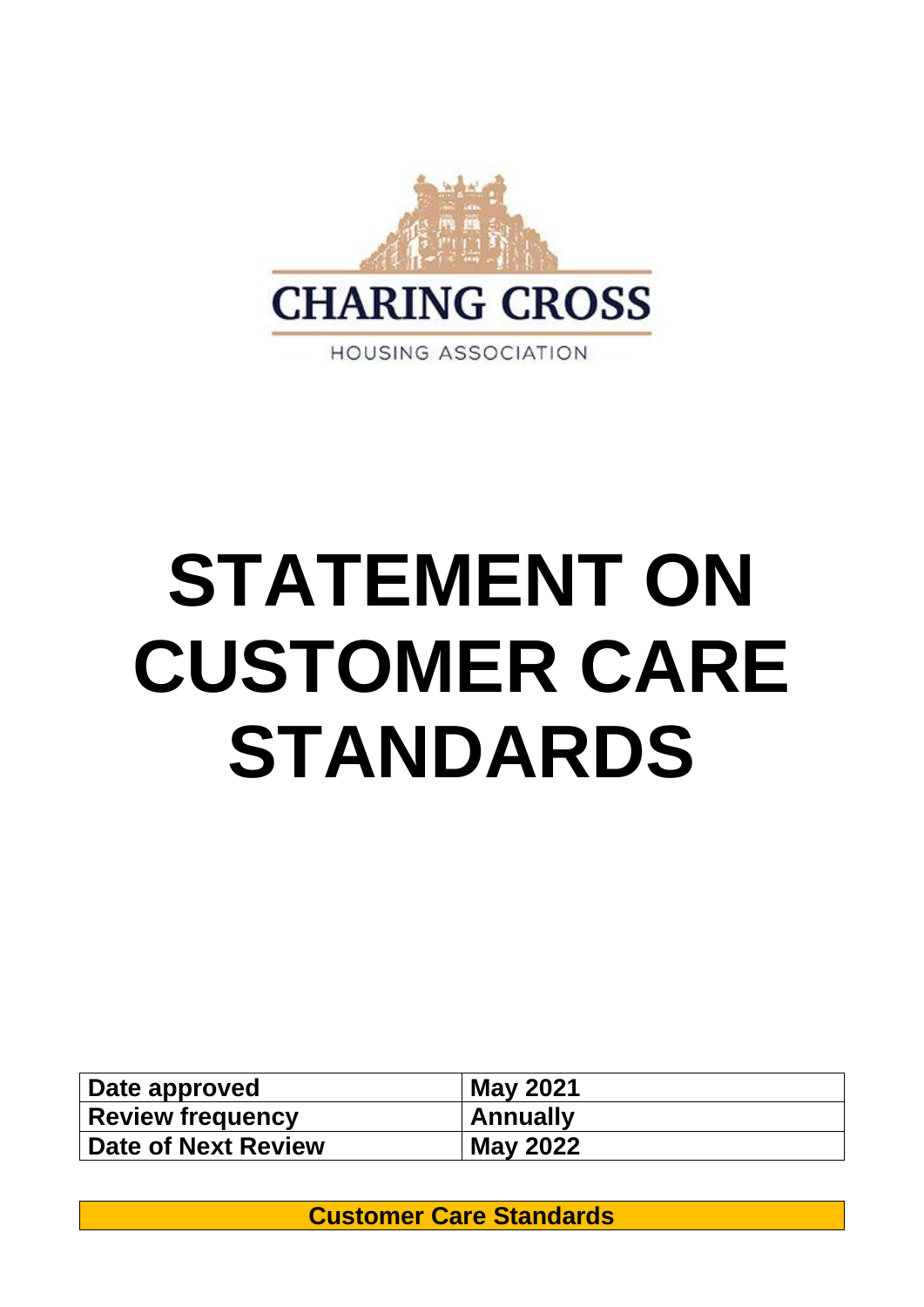Charing Cross Housing Association is committed to providing a customer focused service. Staff are expected to treat customers with courtesy and deal promptly with enquiries.

We are committed to providing the following:-

#### **WHEN YOU VISIT THE OFFICE WE WILL:-**

- Have a member of staff at reception Monday Friday from 9.00 am to 4.30 pm. We will display notices on any occasion when the office is to be closed.
- Refer you to the appropriate member of staff who will introduce themselves by name and position. We feel that it is important that we pass you on to the most appropriate staff member and we may need to ask you a series of questions to establish the most appropriate member of staff to deal with your enquiry. We thank you in advance for your assistance during this time.
- If the staff member is not available they will be left a message to contact you by the end of the following working day unless you have been told otherwise.
- Provide disabled access.
- Provide a hearing loop on request.
- Provide interview rooms to discuss private matters.
- Arrange an interpreter where necessary.
- Provide relevant information leaflets at our reception area.
- Aim to see you on time if you have an appointment or advise you if there will be a delay and how long for.
- If we find ourselves in a position where we cannot help you we will explain why this is and we will assist you to establish whom you can contact to progress your enquiry. If we have the contact details for whoever it is that you need to contact we will make these available to you.

### **WHEN YOU TELEPHONE US**

• Telephones will be answered between 9.00 am to 4.30 pm Monday – Friday.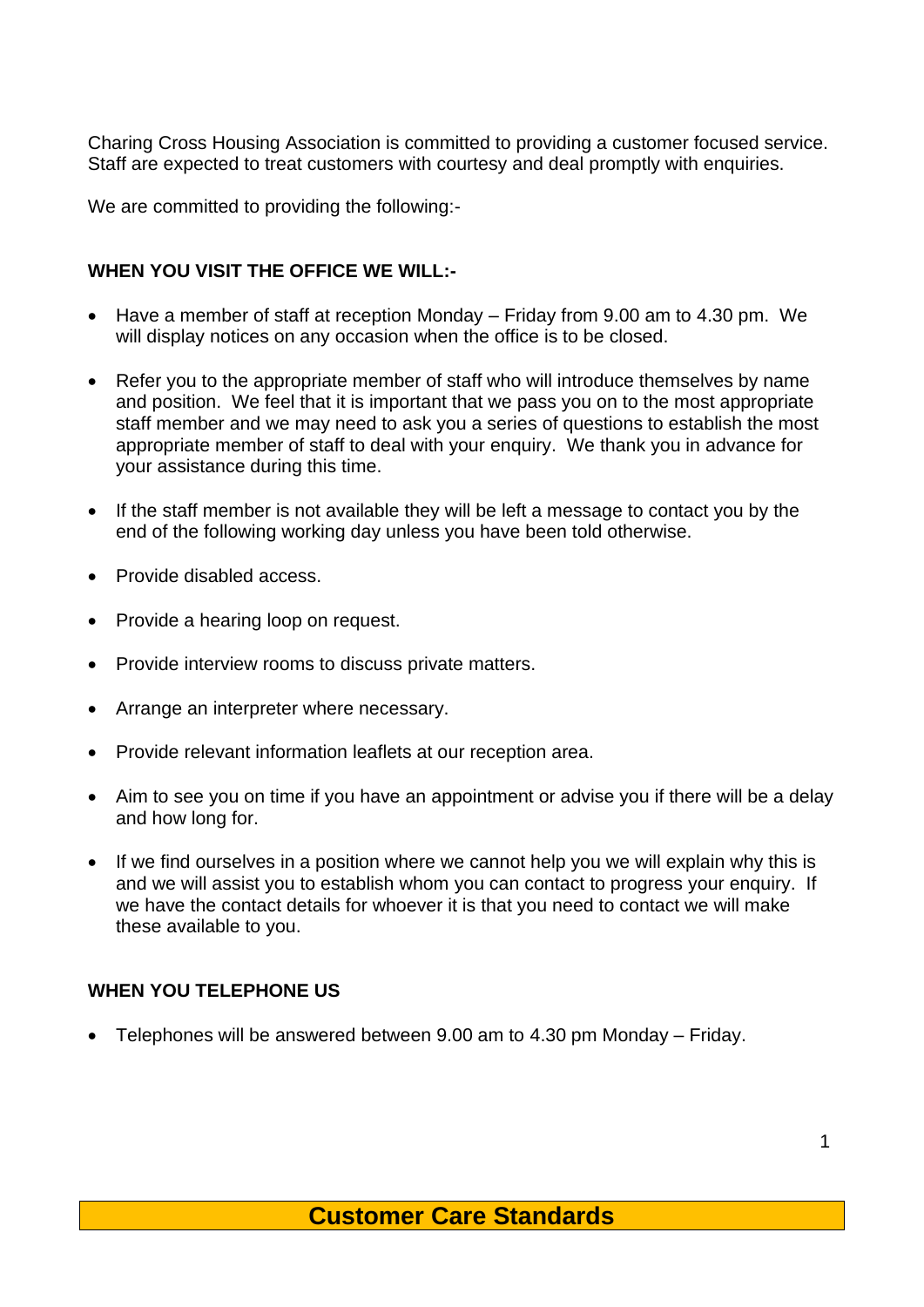- We will answer the telephone promptly and refer you to the most appropriate member of staff who will introduce themselves by name. We feel that it is important that we pass you on to the most appropriate staff member and we may need to ask you a series of questions to establish the most appropriate member of staff to deal with your enquiry. We thank you in advance for your assistance during this time.
- If the staff member is unavailable they will be left a message to contact you. An e-mail message will be sent to the staff member concerned. Staff members have 24 hours to call although every effort will be made to contact you back on the same working day.
- The staff member will return your call and if you have an answering machine we will leave a message if you are not available. The staff member will e-mail the receptionist back confirming the time that the call was made and what message was left.
- If the office is closed, a telephone answering machine will be in use, and you can leave messages.
- We will return your telephone call and answer-phone messages by the end of the following working day. If we have been unable to contact you we will write to let you know.

## **WHEN YOU WRITE TO US - BY LETTER OR E-MAIL**

- A full reply will be sent within **five** working days. If we cannot give a full reply within that time you will receive a letter indicating when a full response will be sent.
- Ensure your correspondence is passed to the most appropriate member of staff for action.

### **WHEN WE VISIT YOU**

- Staff will wear ID badges to identify themselves.
- If we make an appointment we will aim to visit you on time. If a staff member is going to be delayed we will let you know (if you are contactable).

### **PROVIDING INFORMATION**

We will provide the following information (including on our website):-

- Tenants Handbook to tenants when they sign up.
- Newsletters to tenants twice a year.